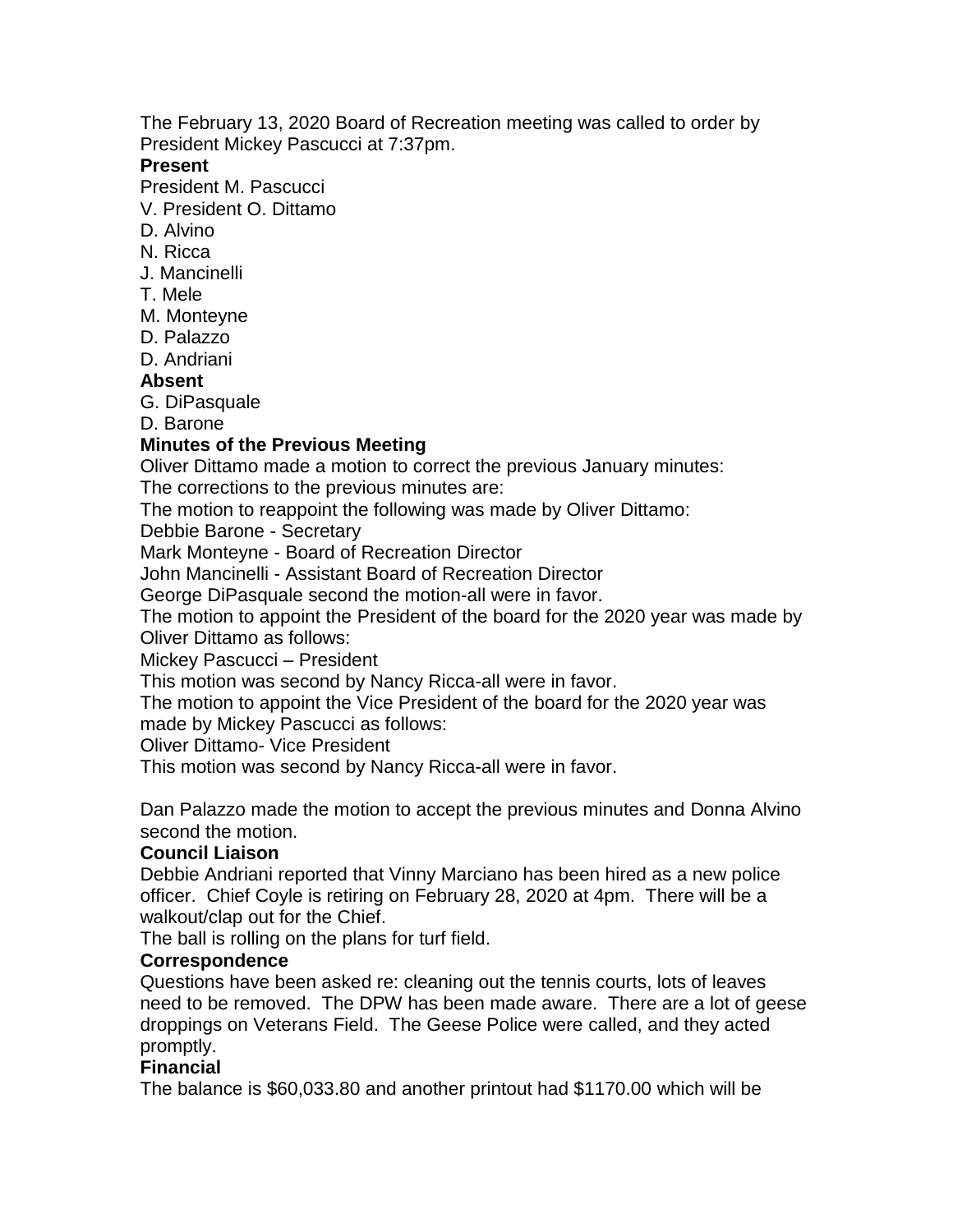moved over by March. The bus for the Tubing trip will be reimbursed if not enough sign ups. The \$1170 includes the tubing bus and AC conference for Mark Monteyne.

# **Citizens to be Heard**

None

### **Personnel**

Nothing to report

## **Pool**

We will begin to advertise soon for lifeguards. We have a nice stereo system for the pool. There are potential renovations for the kitchen and bathroom areas. Chairs, lounge chairs, and umbrellas will be ordered for the pool this year. Canopy tents will also be purchased.

A new ID system will be rolled out this year with a photo ID.

John Mancinelli suggested revamping the late fees for signing up and possibly bring down the guest fees during the week. This needs to be discussed and we need to look into the by-laws. A new idea was brought up to have an "Appreciation Day" for the volunteers for non-members.

## **Field and Grounds**

No permits are out for the fields during the winter. The fields are clear with no snow. All looks good. Can we invest possibly in backstop covers for Lincoln 1 and 2. Resident Rick Felix asked us to look into Minnisink backstop, it is curved up and needs attention.

### **Permits**

Permit have been issued for PAL Softball, Baseball, PV Jr. Hornets, STING, and travel soccer. Julie and Chad from PAL are looking into field time for a 16U softball team for Lincoln 2. Request for a permit has been submitted for tennis.

# **Old Business**

We are waiting for the P.O. for the memory bench for John Sole. The bench should be in in about 3 weeks and we will have a ceremony.

### **New Business**

Easter Bunny Breakfast will be held on Saturday, April 4, 2020 at 9am. Mark will work on the flier. Mark suggests doing an Easter Egg Hunt on a different day. Food for the breakfast will be provided by Cynthia's again this year. A request will be made to replace the French toast with something else or use white bread for it. We will be hiring LuLu the clown for entertainment. We are considering the possibility of signing up and paying online. We need to check with the library to see how they do it for their events and what they use. It would be much easier to track and there would be no sign-up nights.

# For the Egg Hunt and/or Egg Toss-

-Age groups need to be broken down

-Purchase the eggs pre-stuffed

-Table set up with coffee and treats

-April 11<sup>th</sup>-possible day for the Egg hunt around 9am with the Easter bunny visit. We need a new Easter bunny.